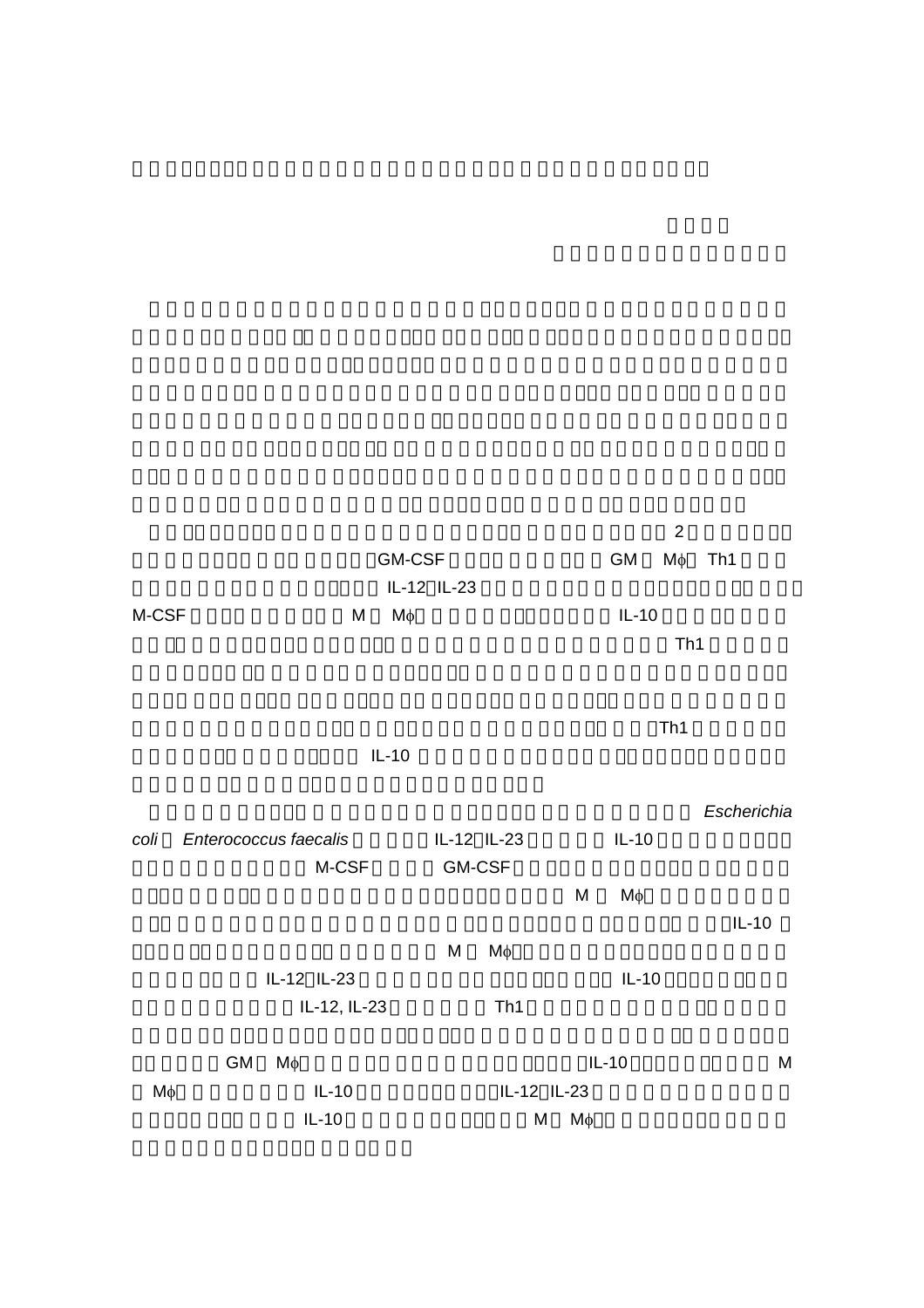$\mathsf{IL}\text{-10}$   $\blacksquare$ 

 $\text{IL-10}$ 

IL-23 を過剰産生する炎症性のマクロファージへと異常分化し、Th1 型の慢性腸炎の発症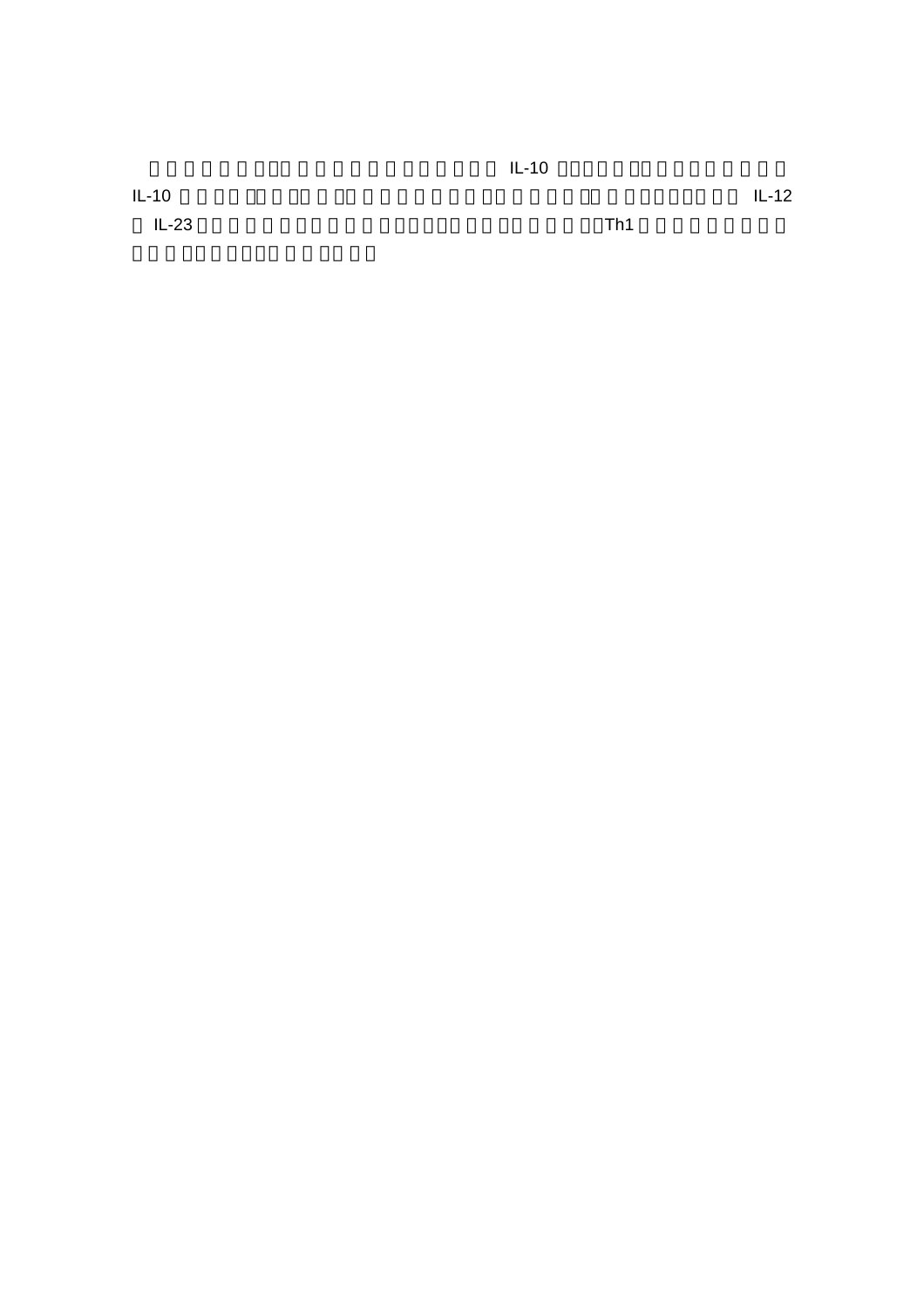Abnormally differentiated subsets of intestinal macrophage cause excess immune-response to the enteric bacteria

## Nobuhiko Kamada

Division of Gastroenterology, Department of Internal Medicine, School of Medicine, Keio University

Although precise etiologies of inflammatory bowel diseases (IBDs) including Crohn's disease and ulcerative colitis remain unclear, pathogenic roles of the gut flora in initiation and perpetuation of intestinal inflammation have been proposed. Macrophages (Mφs), the major population of tissue-resident mononuclear phagocytes, play key roles in bacterial recognition and elimination as well as in polarization of innate and adaptive immunities. Since the intestinal mucosa of the gut is always exposed to numerous enteric bacteria including both pathogenic and non-pathogenic bacteria, it is considered that the gut may possess regulatory mechanisms preventing excessive inflammatory responses. On the other hand, it has become evident that abnormal innate immune responses to enteric bacteria are responsible for the pathogenesis of IBD.

In recent years, Mφs are classified into two subsets in human; GM-CSF induces GM-Mφs and M-CSF induces M-Mφs. These two subsets display largely opposite functions. GM-Mφs, a pro-inflammatory macrophage subset, have antigen-presenting function and produce low level of IL-10 and large amount of IL-12 and IL-23 in response to infection with bacteria or exposure to bacterial components and promotes the development of Th1 immunity. Whereas, M-M<sub>0</sub> and anti-inflammatory macrophage subset, have strong phagocytic and bacteriocidal function, and produce high amount of IL-10 and failed to produce IL-12 and IL-23 in response to bacteria stimuli. However, precise roles of these Mφ subsets for the pathogenesis of IBD are unknown. In the present study, we examined the mechanisms how enteric bacteria recognition by intestinal Mφs induces intestinal inflammation by using an IL-10 deficient mice colitis model.

It was become evident by our present study that intestinal macrophages from wild-type mice produced large amount of IL-10 and failed to produce IL-12p70 and IL-23 in response to enteric bacteria, such as *Escherichia coli* or *Enterococcus faecalis*. Moreover, M-CSF/GM-CSF expression level ratios in murine colonic tissues were dramatically higher than in other tissue. These results suggest that M-CSF rich conditions in colonic tissues might play an important role for differentiation of intestinal Mφs as anti-inflammatory Mφs, and intestinal Mφs may play important roles in gut homeostasis. In contrast, *in vitro* differentiated M-Mφs and intestinal Mφs from IL-10 deficient mice produced abnormally large amount of IL-12p70 and IL-23 in